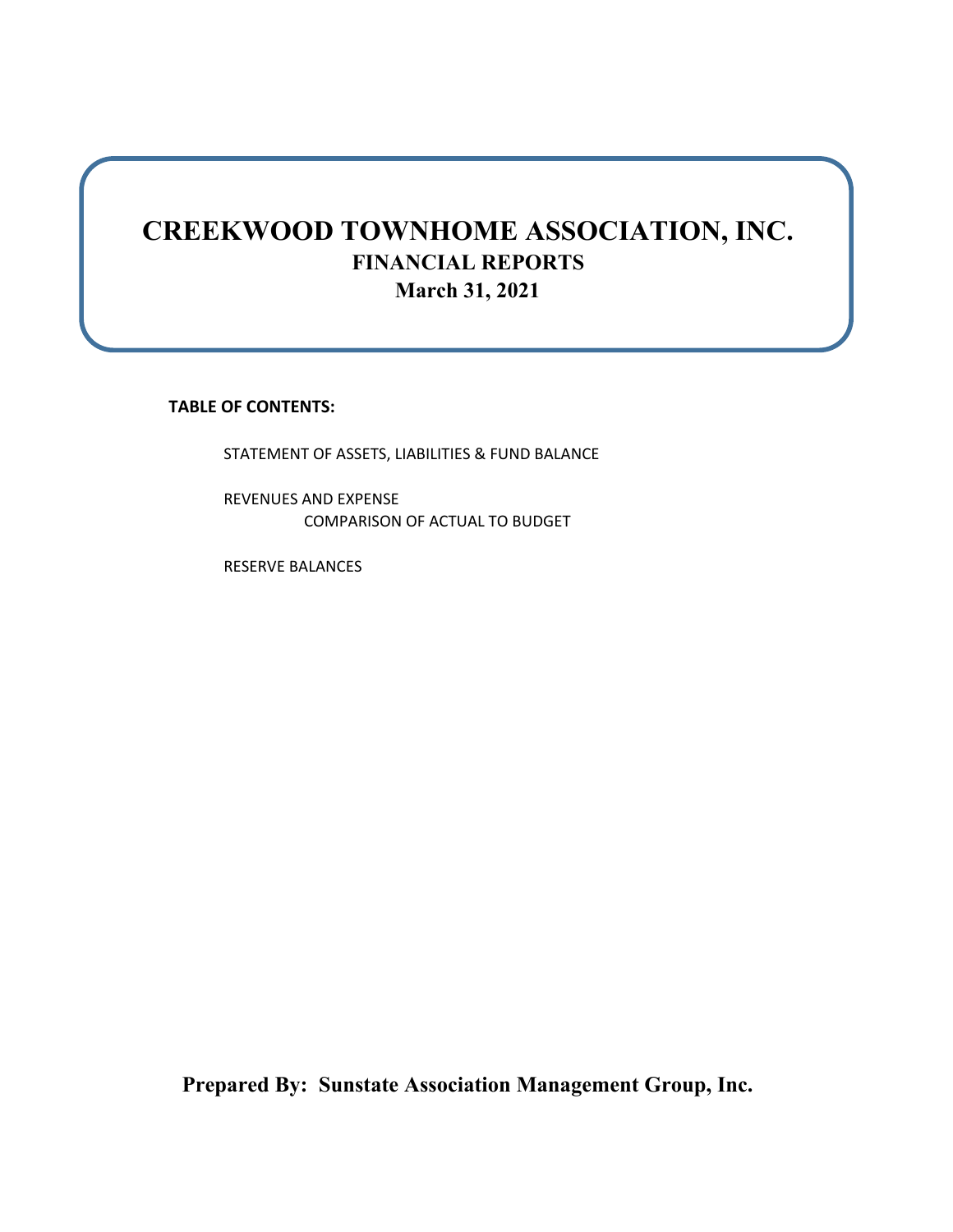## **Creekwood Townhome Association Inc. 04/05/21 Statement of Assets, Liabilities, & Fund Balance As of March 31, 2021**

|                                                                                                                                                                        | Mar 31, 21                                             |
|------------------------------------------------------------------------------------------------------------------------------------------------------------------------|--------------------------------------------------------|
| <b>ASSETS</b>                                                                                                                                                          |                                                        |
| <b>Current Assets</b><br><b>Checking/Savings</b><br>1010 Centennial OP 7298<br>1010.99 Management Escrow<br>1110 Centennial MM 7352                                    | 96,795.72<br>463.56<br>453,872.49                      |
| <b>Total Checking/Savings</b>                                                                                                                                          | 551,131.77                                             |
| <b>Accounts Receivable</b><br>1150 Accounts Receivable                                                                                                                 | (23,081.17)                                            |
| <b>Total Accounts Receivable</b>                                                                                                                                       | (23,081.17)                                            |
| <b>Other Current Assets</b><br>1200 *Undeposited Funds<br>1220 Allowance for Bad Debt<br>1250 Refundable Deposits<br>1260 Utility Deposits<br>1280 - Prepaid Insurance | 500.00<br>(1,600.00)<br>3,282.38<br>189.08<br>3,710.24 |
| <b>Total Other Current Assets</b>                                                                                                                                      | 6,081.70                                               |
| <b>Total Current Assets</b>                                                                                                                                            | 534,132.30                                             |
| <b>TOTAL ASSETS</b>                                                                                                                                                    | 534,132.30                                             |
| <b>LIABILITIES &amp; EQUITY</b><br><b>Liabilities</b><br><b>Current Liabilities</b><br><b>Accounts Payable</b><br>2000 · Accounts Payable                              | 984.96                                                 |
| <b>Total Accounts Payable</b>                                                                                                                                          | 984.96                                                 |
| <b>Other Current Liabilities</b><br>2100 Other Current Liabilities<br>2510 Accrued Expenses                                                                            | 3,551.08<br>1,119.77                                   |
| <b>Total Other Current Liabilities</b>                                                                                                                                 | 4,670.85                                               |
| <b>Total Current Liabilities</b>                                                                                                                                       | 5,655.81                                               |
| <b>Long Term Liabilities</b><br>3100 Reserve Fund                                                                                                                      | 453,872.49                                             |
| <b>Total Long Term Liabilities</b>                                                                                                                                     | 453,872.49                                             |
| <b>Total Liabilities</b>                                                                                                                                               | 459,528.30                                             |
| Equity<br>3340 · Prior Years Surplus/Deficit<br><b>Net Income</b>                                                                                                      | 65,198.12<br>9,405.88                                  |
| <b>Total Equity</b>                                                                                                                                                    | 74,604.00                                              |
| <b>TOTAL LIABILITIES &amp; EQUITY</b>                                                                                                                                  | 534,132.30                                             |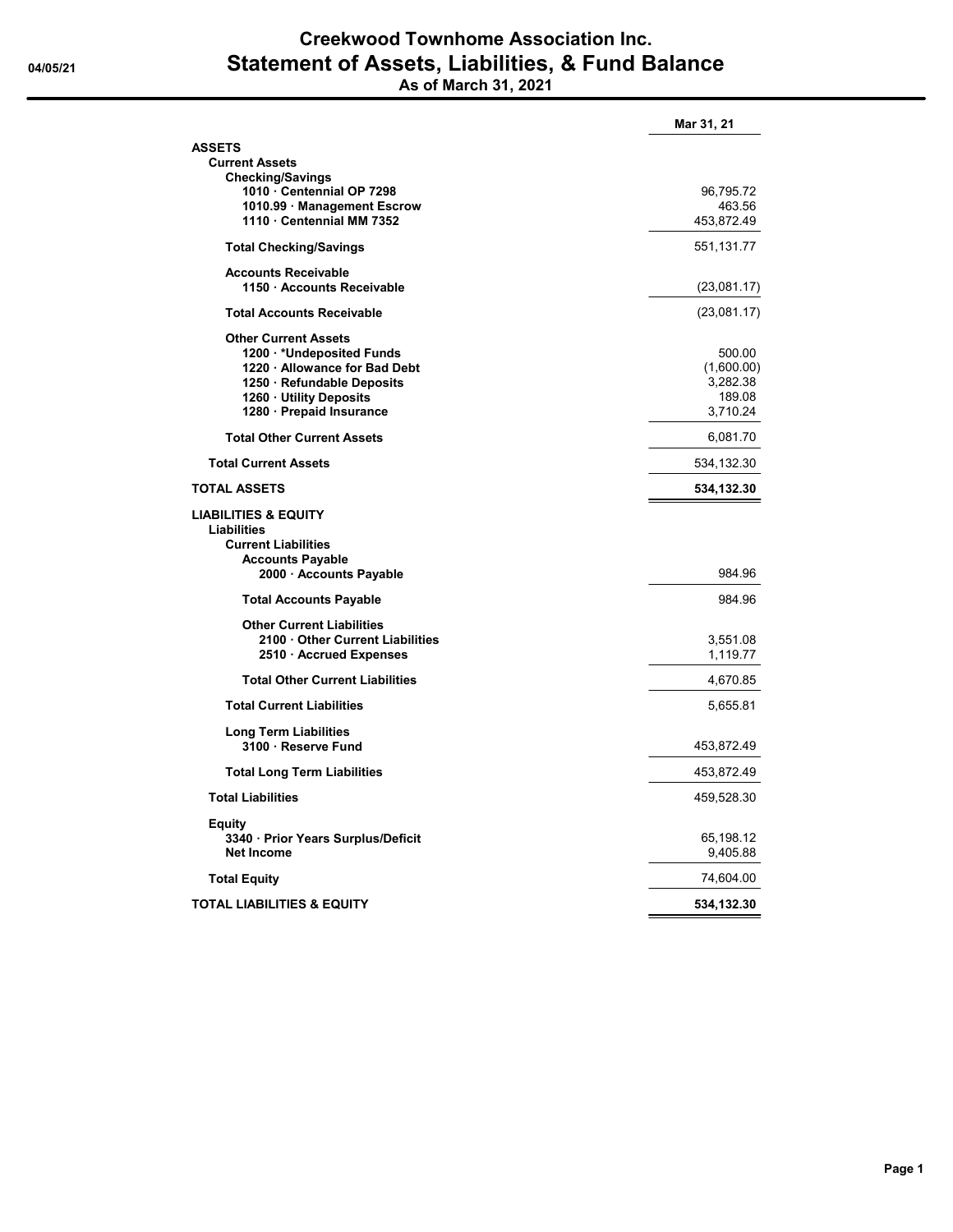$\blacksquare$ 

## **Creekwood Townhome Association Inc. 04/02/21 Revenue & Expense Budget Performance March 2021**

|                                                                                                                                                                                                                                                                                                          | <b>Mar 21</b>                                                                                 | <b>Budget</b>                                                                                        | \$ Over Budget                                                                                                  | Jan - Mar 21                                                                                      | <b>YTD Budget</b>                                                                                          | \$ Over Budget                                                                                                 | <b>Annual Budget</b>                                                                                                  |
|----------------------------------------------------------------------------------------------------------------------------------------------------------------------------------------------------------------------------------------------------------------------------------------------------------|-----------------------------------------------------------------------------------------------|------------------------------------------------------------------------------------------------------|-----------------------------------------------------------------------------------------------------------------|---------------------------------------------------------------------------------------------------|------------------------------------------------------------------------------------------------------------|----------------------------------------------------------------------------------------------------------------|-----------------------------------------------------------------------------------------------------------------------|
| <b>Ordinary Income/Expense</b>                                                                                                                                                                                                                                                                           |                                                                                               |                                                                                                      |                                                                                                                 |                                                                                                   |                                                                                                            |                                                                                                                |                                                                                                                       |
| Income<br>4100 · Regular Assessments<br>4101 · Reserve Assessments<br>4120 · Working Capital Assessment<br>4230 · Late Fees<br>4260 · Other Income                                                                                                                                                       | 18,156.67<br>12,083.33<br>500.00<br>374.93<br>109.22                                          | 18,156.25<br>12,083.33<br>0.00<br>0.00<br>0.00                                                       | 0.42<br>0.00<br>500.00<br>374.93<br>109.22                                                                      | 54.469.97<br>36,250.03<br>3,000.00<br>917.86<br>709.96                                            | 54.468.75<br>36,250.03<br>0.00<br>0.00<br>0.00                                                             | 1.22<br>0.00<br>3,000.00<br>917.86<br>709.96                                                                   | 217,875.00<br>145,000.00<br>0.00<br>0.00<br>0.00                                                                      |
| <b>Total Income</b>                                                                                                                                                                                                                                                                                      | 31,224.15                                                                                     | 30,239.58                                                                                            | 984.57                                                                                                          | 95,347.82                                                                                         | 90,718.78                                                                                                  | 4,629.04                                                                                                       | 362,875.00                                                                                                            |
| <b>Gross Profit</b>                                                                                                                                                                                                                                                                                      | 31,224.15                                                                                     | 30,239.58                                                                                            | 984.57                                                                                                          | 95,347.82                                                                                         | 90,718.78                                                                                                  | 4,629.04                                                                                                       | 362,875.00                                                                                                            |
| <b>Expense</b><br><b>Grounds Maintenance</b><br>7110 · Landscape Contract<br>$7120 \cdot Mulch$<br>7130 · Landscape Other<br>7140 · Pond/Lake Maintenance<br>7150 · Irrigation/Well Maint/Replace<br>7160 · Termite Warranty Program & Pest                                                              | 4,224.00<br>0.00<br>0.00<br>138.00<br>75.46<br>1,134.00                                       | 4,224.00<br>1,500.00<br>125.00<br>275.00<br>417.50<br>1,666.67                                       | 0.00<br>(1,500.00)<br>(125.00)<br>(137.00)<br>(342.04)<br>(532.67)                                              | 12,672.00<br>11,908.50<br>2,700.00<br>414.00<br>435.76<br>4,482.00                                | 12,672.00<br>4,500.00<br>375.00<br>825.00<br>1,252.50<br>4,999.97                                          | 0.00<br>7,408.50<br>2,325.00<br>(411.00)<br>(816.74)<br>(517.97)                                               | 50,688.00<br>18,000.00<br>1,500.00<br>3,300.00<br>5,010.00<br>20,000.00                                               |
| <b>Total Grounds Maintenance</b>                                                                                                                                                                                                                                                                         | 5,571.46                                                                                      | 8,208.17                                                                                             | (2,636.71)                                                                                                      | 32,612.26                                                                                         | 24,624.47                                                                                                  | 7,987.79                                                                                                       | 98,498.00                                                                                                             |
| <b>Repairs/Maint General</b><br>7210 · General Repairs & Maintenance<br>7220 · Gate Maintenance Contract<br>7230 · Amenity Access Systems                                                                                                                                                                | 321.00<br>0.00<br>0.00                                                                        | 2,166.67<br>50.00<br>41.67                                                                           | (1,845.67)<br>(50.00)<br>(41.67)                                                                                | 963.00<br>120.00<br>0.00                                                                          | 6,499.97<br>150.00<br>124.97                                                                               | (5,536.97)<br>(30.00)<br>(124.97)                                                                              | 26,000.00<br>600.00<br>500.00                                                                                         |
| <b>Total Repairs/Maint General</b>                                                                                                                                                                                                                                                                       | 321.00                                                                                        | 2,258.34                                                                                             | (1,937.34)                                                                                                      | 1,083.00                                                                                          | 6,774.94                                                                                                   | (5.691.94)                                                                                                     | 27,100.00                                                                                                             |
| <b>Clubhouse &amp; Pool</b><br>7310 · Pool Maintenance Contract<br>7320 · Pool Other<br>7330 · Amenity Center Repairs/Maint<br>7340 · Janitorial Supplies<br>7350 · Janitorial Services<br>7370 · Homeowner Activities<br>7380 · Winter                                                                  | 475.00<br>0.00<br>221.39<br>27.79<br>500.00<br>0.00<br>0.00                                   | 475.00<br>250.00<br>250.00<br>41.67<br>541.67<br>166.67<br>83.33                                     | 0.00<br>(250.00)<br>(28.61)<br>(13.88)<br>(41.67)<br>(166.67)<br>(83.33)                                        | 1.425.00<br>0.00<br>450.05<br>27.79<br>1,500.00<br>0.00<br>0.00                                   | 1,425.00<br>750.00<br>750.00<br>124.97<br>1,624.97<br>499.97<br>250.03                                     | 0.00<br>(750.00)<br>(299.95)<br>(97.18)<br>(124.97)<br>(499.97)<br>(250.03)                                    | 5.700.00<br>3,000.00<br>3,000.00<br>500.00<br>6,500.00<br>2,000.00<br>1,000.00                                        |
| <b>Total Clubhouse &amp; Pool</b>                                                                                                                                                                                                                                                                        | 1,224.18                                                                                      | 1,808.34                                                                                             | (584.16)                                                                                                        | 3,402.84                                                                                          | 5,424.94                                                                                                   | (2,022.10)                                                                                                     | 21,700.00                                                                                                             |
| <b>Other Expenses</b><br>7450 · Reserve Assessment Allocation                                                                                                                                                                                                                                            | 12,083.33                                                                                     | 12,083.33                                                                                            | 0.00                                                                                                            | 36,250.03                                                                                         | 36,250.03                                                                                                  | 0.00                                                                                                           | 145,000.00                                                                                                            |
| <b>Total Other Expenses</b>                                                                                                                                                                                                                                                                              | 12,083.33                                                                                     | 12,083.33                                                                                            | 0.00                                                                                                            | 36,250.03                                                                                         | 36,250.03                                                                                                  | 0.00                                                                                                           | 145,000.00                                                                                                            |
| <b>Utilities</b><br>7510 · Electricity - Amenity Center<br>7520 · Electricity - Entry<br>7530 · Electricity - Irrigation<br>7540 · Electricity - Streetlights<br>7550 · Telephone/Gate Access Control<br>7560 · Water/Sewer - Amenity Center                                                             | 269.61<br>20.53<br>85.64<br>1,119.77<br>0.00<br>103.07                                        | 291.67<br>25.00<br>166.67<br>1.000.00<br>41.67<br>666.67                                             | (22.06)<br>(4.47)<br>(81.03)<br>119.77<br>(41.67)<br>(563.60)                                                   | 859.57<br>66.06<br>194.10<br>3,359.31<br>0.00<br>863.94                                           | 874.97<br>75.00<br>499.97<br>3,000.00<br>124.97<br>1,999.97                                                | (15.40)<br>(8.94)<br>(305.87)<br>359.31<br>(124.97)<br>(1, 136.03)                                             | 3,500.00<br>300.00<br>2,000.00<br>12,000.00<br>500.00<br>8,000.00                                                     |
| <b>Total Utilities</b>                                                                                                                                                                                                                                                                                   | 1,598.62                                                                                      | 2,191.68                                                                                             | (593.06)                                                                                                        | 5,342.98                                                                                          | 6,574.88                                                                                                   | (1,231.90)                                                                                                     | 26,300.00                                                                                                             |
| <b>Professional Fees</b><br>7610 · Tax Preparation<br>7620 · Legal & Professional Fees                                                                                                                                                                                                                   | 0.00<br>0.00                                                                                  | 41.67<br>291.67                                                                                      | (41.67)<br>(291.67)                                                                                             | 200.00<br>0.00                                                                                    | 124.97<br>874.97                                                                                           | 75.03<br>(874.97)                                                                                              | 500.00<br>3,500.00                                                                                                    |
| <b>Total Professional Fees</b>                                                                                                                                                                                                                                                                           | 0.00                                                                                          | 333.34                                                                                               | (333.34)                                                                                                        | 200.00                                                                                            | 999.94                                                                                                     | (799.94)                                                                                                       | 4,000.00                                                                                                              |
| Insurance<br>7710 · Directors & Officers<br>7720 · General, Property & Liability<br>7730 · Worker's Comp                                                                                                                                                                                                 | 103.17<br>370.54<br>56.33                                                                     | 104.17<br>458.33<br>83.33                                                                            | (1.00)<br>(87.79)<br>(27.00)                                                                                    | 309.51<br>1,111.62<br>168.99                                                                      | 312.47<br>1,375.03<br>250.03                                                                               | (2.96)<br>(263.41)<br>(81.04)                                                                                  | 1,250.00<br>5,500.00<br>1,000.00                                                                                      |
| <b>Total Insurance</b>                                                                                                                                                                                                                                                                                   | 530.04                                                                                        | 645.83                                                                                               | (115.79)                                                                                                        | 1,590.12                                                                                          | 1,937.53                                                                                                   | (347.41)                                                                                                       | 7,750.00                                                                                                              |
| Administration<br>7810 · Administration Other<br>7820 · Corporate Annual Report<br>7830 · Coupons<br>7835 · Bank Charges<br>7840 · Internet Access<br>7850 · Miscellaneous<br>7860 · Postage<br>7870 · Management Fee<br>7880 · Office Supplies<br>7890 · Collections Expense<br>7895 · Bad Debt Expense | 0.00<br>0.00<br>0.00<br>24.05<br>50.00<br>0.00<br>36.08<br>1,545.00<br>119.00<br>0.00<br>0.00 | 208.33<br>13.42<br>4.17<br>3.00<br>120.00<br>500.00<br>41.67<br>1,545.00<br>83.33<br>66.67<br>125.00 | (208.33)<br>(13.42)<br>(4.17)<br>21.05<br>(70.00)<br>(500.00)<br>(5.59)<br>0.00<br>35.67<br>(66.67)<br>(125.00) | 0.00<br>61.25<br>13.50<br>65.10<br>150.00<br>0.00<br>150.36<br>4,635.00<br>327.40<br>0.00<br>0.00 | 625.03<br>40.22<br>12.47<br>9.00<br>360.00<br>1,500.00<br>124.97<br>4,635.00<br>250.03<br>199.97<br>375.00 | (625.03)<br>21.03<br>1.03<br>56.10<br>(210.00)<br>(1,500.00)<br>25.39<br>0.00<br>77.37<br>(199.97)<br>(375.00) | 2,500.00<br>161.00<br>50.00<br>36.00<br>1,440.00<br>6,000.00<br>500.00<br>18,540.00<br>1,000.00<br>800.00<br>1,500.00 |
| <b>Total Administration</b>                                                                                                                                                                                                                                                                              | 1,774.13                                                                                      | 2,710.59                                                                                             | (936.46)                                                                                                        | 5,402.61                                                                                          | 8,131.69                                                                                                   | (2,729.08)                                                                                                     | 32,527.00                                                                                                             |
| <b>Total Expense</b>                                                                                                                                                                                                                                                                                     | 23,102.76                                                                                     | 30,239.62                                                                                            | (7, 136.86)                                                                                                     | 85,883.84                                                                                         | 90,718.42                                                                                                  | (4,834.58)                                                                                                     | 362,875.00                                                                                                            |
| <b>Net Ordinary Income</b>                                                                                                                                                                                                                                                                               | 8,121.39                                                                                      | (0.04)                                                                                               | 8,121.43                                                                                                        | 9,463.98                                                                                          | 0.36                                                                                                       | 9,463.62                                                                                                       | 0.00                                                                                                                  |
| Net Income                                                                                                                                                                                                                                                                                               | 8,121.39                                                                                      | (0.04)                                                                                               | 8,121.43                                                                                                        | 9,463.98                                                                                          | 0.36                                                                                                       | 9,463.62                                                                                                       | 0.00                                                                                                                  |